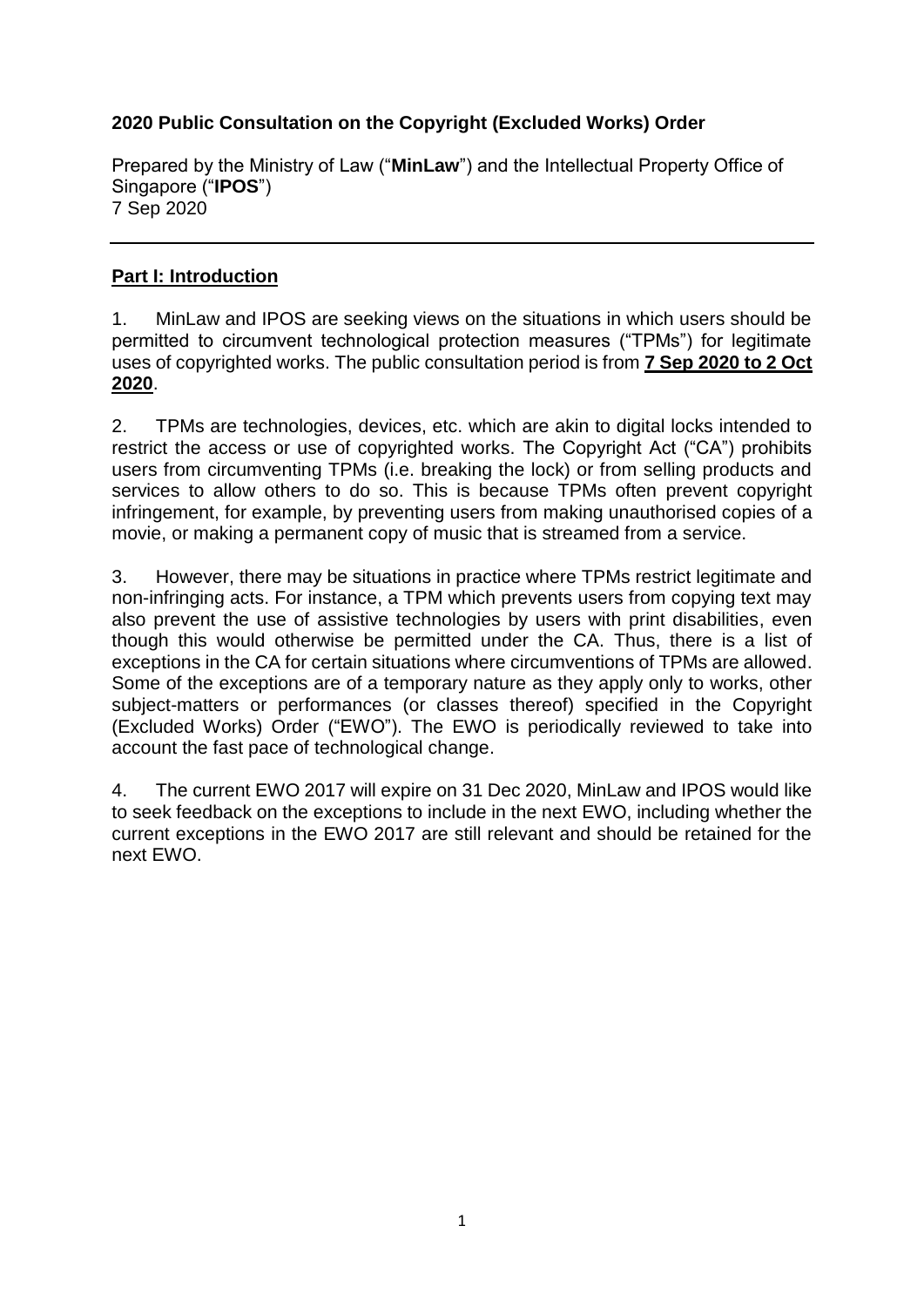## **Part II: Proposals for Existing Exceptions**

### *Proposal 1: Software reliant on obsolete systems*

5. In order to limit piracy, many software publishers require their software to authenticate itself in some way in order to function. Without authentication, illegitimate copies of software are unable to function. However, in some cases, software publishers become unable to maintain the authentication system used by their software. This may be because the software is no longer supported, or because the publisher has gone out of business. The result is that users are unable to use the software they had legitimately obtained, and are unable to turn to the publisher for support.

6. At present, the CA permits the copying or adaptation of software if necessary to use the software.<sup>1</sup> The EWO 2017 also contains three exceptions permitting the circumvention of TPMs to allow the ordinary use of software: <sup>2</sup>

- a. Where a computer program relies on an obsolete dongle that is damaged or defective.
- b. Where a computer program or video game is in an obsolete format and can only be accessed using the original medium or hardware it was designed to be used or operated with.
- c. Where a computer program or video game can only be accessed via an authentication process that is now obsolete.

7. We seek feedback on whether it would be desirable to retain these exceptions in the EWO, or to expand or limit these exceptions.

## *Proposal 2: Read-aloud and assistive functionality for digital e-books*

8. Digital text (and e-books in particular) may be helpful for those with certain disabilities, as assistive technology may enable them to enjoy these texts despite their disabilities. For instance, persons with reading disabilities may rely on read-aloud or text-to-speech functionality to enjoy an e-book. However, digital texts may also be protected by TPMs to limit piracy. In some cases, these TPMs may inadvertently prevent assistive technology from working properly.

9. At present, the CA permits the copying or adaptation of software if needed to use that software, as well as the copying of a published work if needed to make it accessible.<sup>3</sup> The EWO 2017 also contains an exception permitting circumvention of any TPMs that would prevent the operation of read-aloud functionality, or the use of any specialised assistive device or computer software.<sup>4</sup>

**.** 

<sup>1</sup> Copyright Act section 39C.

<sup>2</sup> Copyright (Excluded Works) Order 2017, order 3(a) and 3(b).

<sup>3</sup> Copyright Act sections 39C and 54(11).

<sup>4</sup> Copyright (Excluded Works) Order 2017, order 3(c).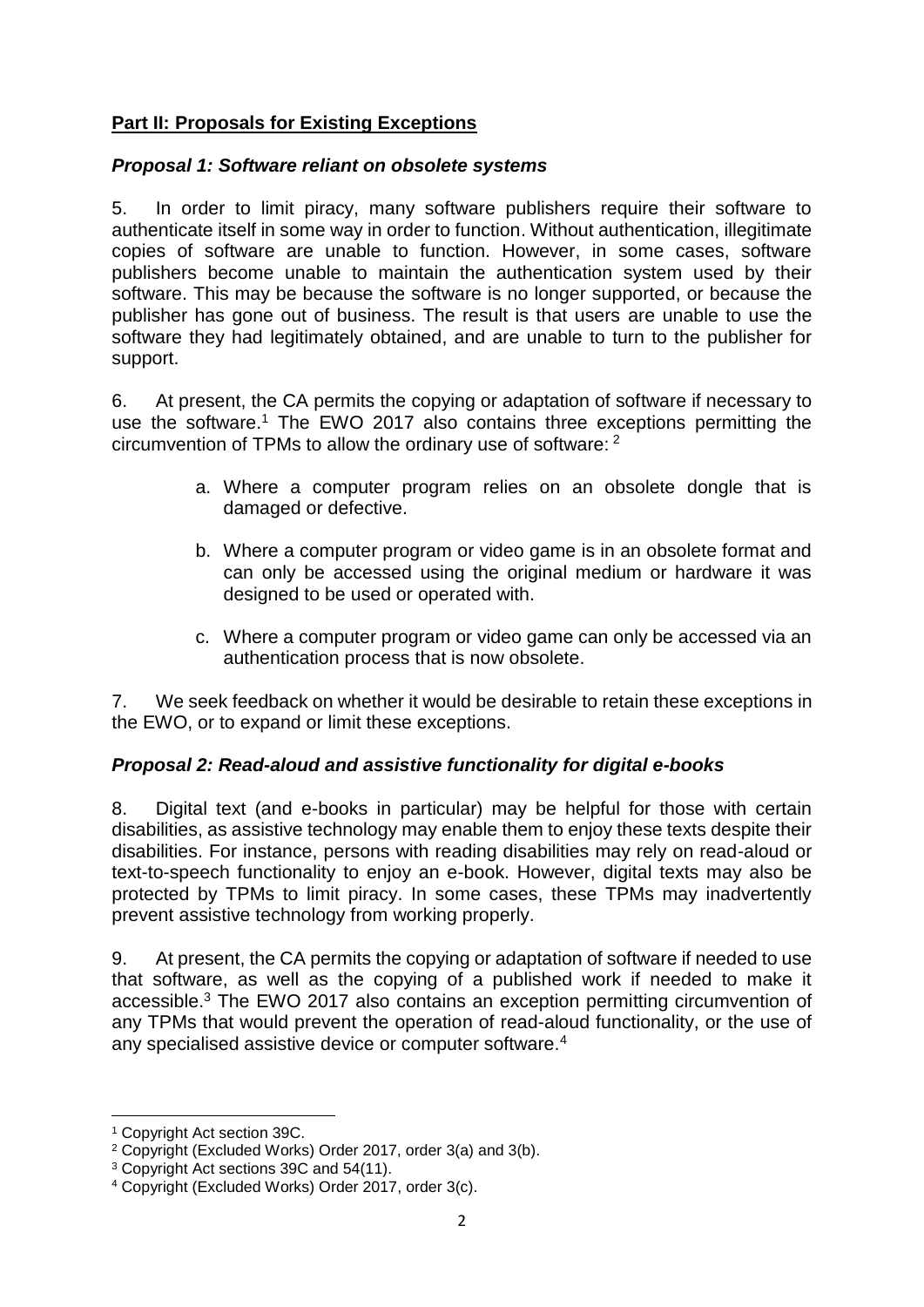10. We seek feedback on whether it would be desirable to retain this exception in the EWO, or to expand or limit this exception.

## *Proposal 3: Use of short clips from films or shows for educational purposes*

11. Audiovisual works, such as movies, television shows, or other videos, are often targets of piracy. To prevent this, TPMs are often used when distributing audiovisual works (e.g. in DVDs/BDs and streaming services) to prevent unauthorised access or copying. However, these same protections may make it difficult for instructors of film and media studies courses, since it would prevent them from extracting relevant parts of a movie or film for use in the course.

12. At present, the CA permits the copying of audiovisual works for use in the course of instruction in the making of a film or soundtrack.<sup>5</sup> The EWO 2017 therefore contains an exception permitting circumvention of any TPMs where needed to produce compilations of portions of the audiovisual work for use in film or media studies courses, whether by tertiary or pre-tertiary institutions, or by MOOCs.<sup>6</sup>

13. We seek feedback on whether it would be desirable to retain this exception in the EWO, or expand or limit this exception.

# *Proposal 4: Use of short clips from films or shows for criticism or commentary*

14. As mentioned earlier, TPMs are often applied to audiovisual works to limit piracy. Aside from film and media studies courses, other filmmakers may also be affected, since it can be useful to use excerpts from a movie or a television show for the purposes of criticism or commentary, or for reporting the news, in a documentary.

15. At present, the CA permits fair dealings with audiovisual works for the purpose of criticism or review.<sup>7</sup> More generally, the fair dealing exception is available for certain uses of audiovisual works. $8$  The EWO 2017 therefore contains an exception permitting circumvention of any TPMs where needed to obtain a short portion of the audiovisual work for either criticism or review, or for reporting the news, in the making of a documentary.<sup>9</sup>

16. We seek feedback on whether it would be desirable to retain this exception in the EWO, or expand or limit this exception.

# *Proposal 5: Investigating and fixing cybersecurity flaws*

17. Cybersecurity is crucial to protect digital infrastructure and digital assets (such as personal data). However, tools and technologies that enhance cybersecurity may also fall within the definition of TPMs, since they may be used to protect information contained in copyright works or other subject-matters and the tool or technology may prevent unauthorised access, copying, or modification of such works or subject-

1

<sup>5</sup> Copyright Act section 115A.

<sup>6</sup> Copyright (Excluded Works) Order 2017, orders 3(d) and 3(e).

<sup>7</sup> Copyright Act section 110.

<sup>8</sup> Copyright Act section 109(3).

<sup>9</sup> Copyright (Excluded Works) Order 2017, order 3(f).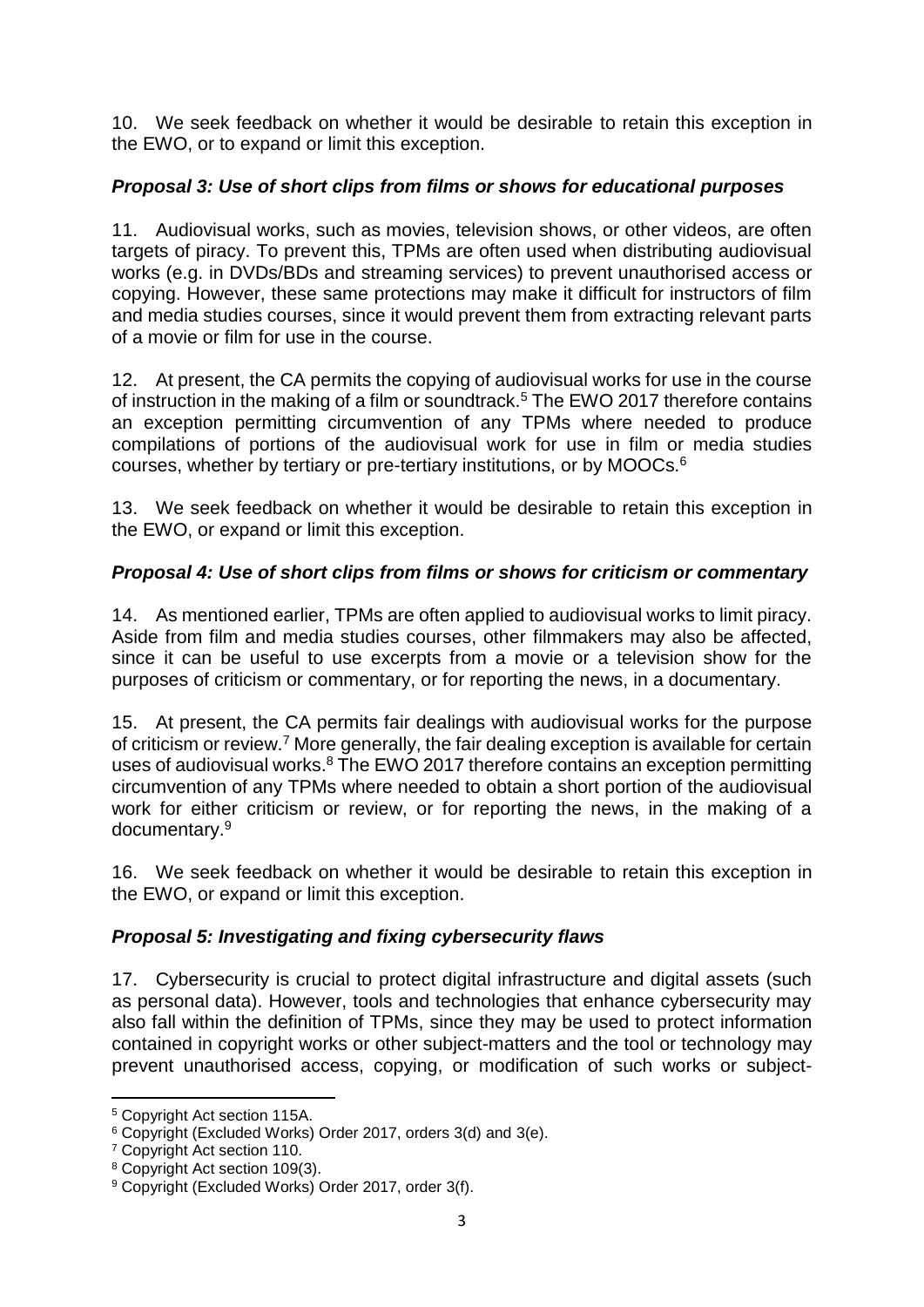matters. This creates a potential problem, as it is often useful or even necessary to test the strength of cybersecurity protections by attacking them and attempting to circumvent them. Absent an exception in the EWO, investigating and fixing cybersecurity flaws may be prohibited by section 261C of the CA.

18. At present, the CA permits the observing, studying, and testing of computer programs, as well as the copying or adaptation of software where necessary to fix errors.<sup>10</sup> The EWO 2017 also contains an exception permitting the circumvention of TPMs where, without contravening any other written law, the circumvention is carried out in good faith by a cybersecurity professional (or someone acting on the instruction of a cybersecurity professional) for the purpose of cybersecurity research.<sup>11</sup>

19. We seek feedback on whether it would be desirable to retain this exception in the EWO, or expand or limit this exception.

## *Proposal 6: Replacement or repair of essential or emergency system software*

20. Computers and software are increasingly used in critical systems and emergency infrastructure. As with software in general, computer programs used in critical or emergency systems may be protected by TPMs. This may be done, for instance, to protect the program from being tampered with.

21. At present, the CA permits copying and adapting necessary for the correction of errors in computer programs.<sup>12</sup> The EWO 2017 also contains an exception permitting the circumvention of TPMs where necessary to enable the replacement or repair of computer programs used in an essential or emergency system.<sup>13</sup>

22. We seek feedback on whether it would be desirable to retain this exception in the EWO, or expand or limit this exception.

**<sup>.</sup>** <sup>10</sup> Copyright Act sections 39B and 39C(2).

<sup>11</sup> Copyright (Excluded Works) Order 2017, order 3(g).

<sup>12</sup> Copyright Act section 39C(2).

<sup>13</sup> Copyright (Excluded Works) Order 2017, order 3(h).